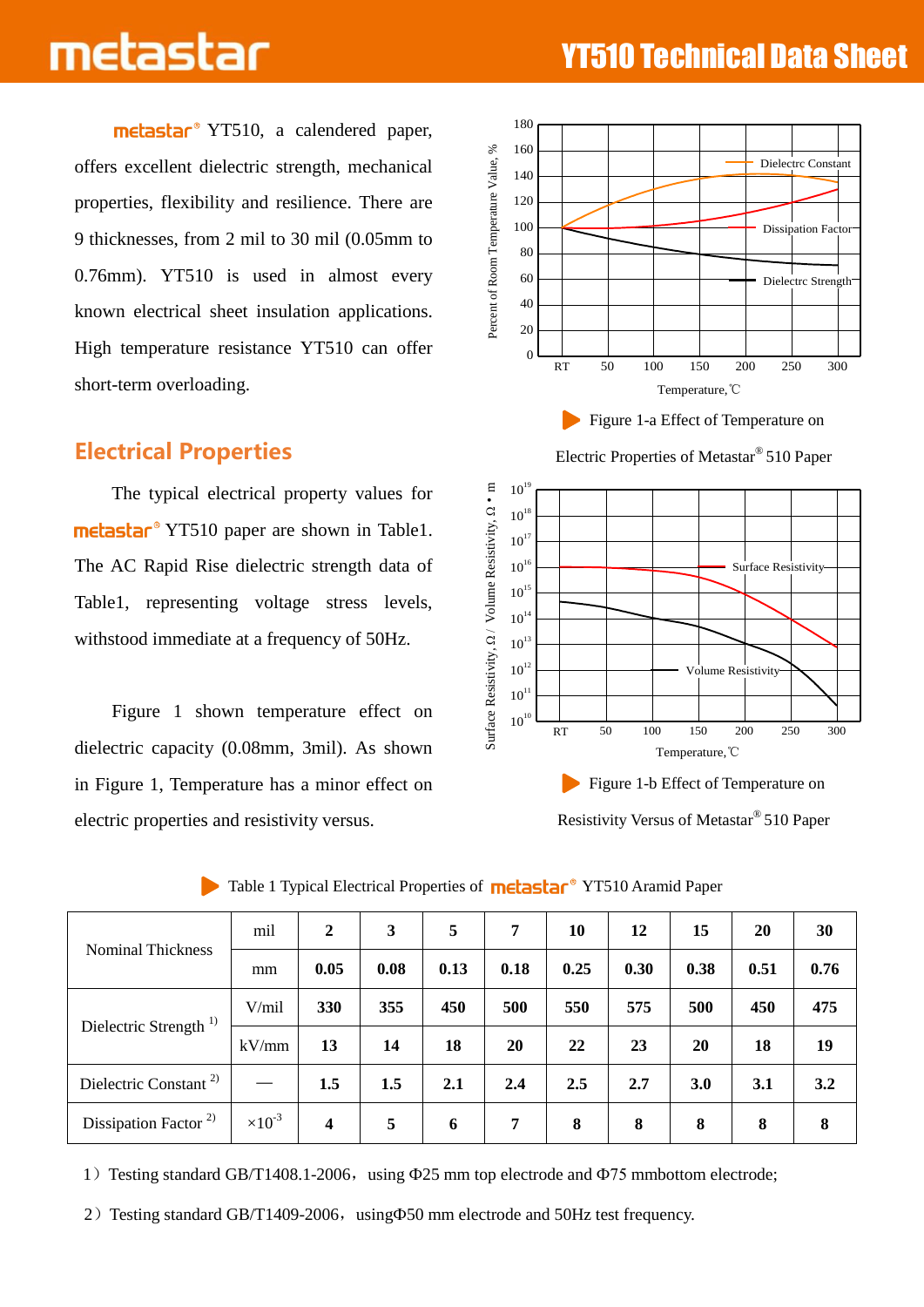The effects of moisture (humidity) on the electrical properties of  $\text{melas}$ <sub> $\text{tan}$ </sub> $\text{NT510}$  are shown in Table 2. It shows that it only have minor effect on electrical parameters.

> Table 2 Effect of Humidity on Resistivity Versus of Metastar® 510 Paper

| <b>Relative Humidity</b>   | $\%$                            | <b>OD</b> | 50   | 95     |
|----------------------------|---------------------------------|-----------|------|--------|
| Dielectric Strength        | kV/mm                           | 16.4      | 16.2 | 15.6   |
| Dielectric Constant        |                                 | 2.1       | 2.1  | 2.1    |
| <b>Dissipation Factor</b>  | $\times 10^{-3}$                | 5.3       | 6.0  | 5.9    |
| <b>Surface Resistivity</b> | Ω<br>$\times 10^{13}$           | 1600      | 160  | 0.0025 |
| <b>Volume Resistivity</b>  | $\Omega$ ·m<br>$\times 10^{13}$ | 11        | 36   | 0.0330 |

## Mechanical Properties

metastar<sup>®</sup> YT510 have compact structure, smooth surface, stable size and excellent mechanical properties. Table 3 is the typical mechanical properties of YT510.

Figure 2 and 3 reflects the temperature and moisture effect on mechanical properties of metastar<sup>®</sup> YT510 paper. The influence of two factors are similar, like elongation, tear strength and toughness are improved, tensile strength are small decreased. We suggest that the paper should be kept sealed in its protective polyethylene wrapper, to maintain uniform moisture content, until just before use.

 $\triangleright$  Table 3 Typical Mechanical Properties of **metastar**<sup>®</sup> YT510 Aramid Paper

| Nominal<br>Thickness          | mil              | $\overline{2}$ | $\overline{\mathbf{3}}$ | 5    | 7    | 10    | 12   | 15    | 20    | 30    | Testing standard |  |
|-------------------------------|------------------|----------------|-------------------------|------|------|-------|------|-------|-------|-------|------------------|--|
|                               | mm               | 0.05           | 0.08                    | 0.13 | 0.18 | 0.25  | 0.30 | 0.38  | 0.51  | 0.76  |                  |  |
| Typical<br>Thickness          | mm               | 0.055          | 0.078                   | 0.13 | 0.18 | 0.245 | 0.29 | 0.365 | 0.515 | 0.755 | GB/T451.3-2002   |  |
| <b>Basis Weight</b>           | g/m <sup>2</sup> | 41             | 63                      | 116  | 175  | 249   | 309  | 390   | 510   | 690   | GB/T451.2-2002   |  |
| Density                       | g/cc             | 0.74           | 0.80                    | 0.90 | 0.97 | 1.01  | 1.06 | 1.07  | 1.00  | 0.91  |                  |  |
| Tensile<br>Strength<br>N/cm   | <b>MD</b>        | 39             | 66                      | 140  | 220  | 255   | 320  | 380   | 500   | 650   |                  |  |
|                               | CD               | 15             | 29                      | 56   | 105  | 165   | 200  | 260   | 345   | 450   | GB/T12914-2008   |  |
| Elongation%                   | MD               | 7.0            | 8.5                     | 10.0 | 11.0 | 13.5  | 16   | 13    | 13    | 13    |                  |  |
|                               | CD               | 6.5            | 9.0                     | 11.5 | 12.5 | 14.5  | 15.5 | 12    | 13    | 12    |                  |  |
| Tear<br>Strength $3)$<br>N    | MD               | 0.65           | 1.00                    | 2.00 | 3.50 | 5.00  | 6.50 | 10.00 | 13    | N/A   | GB/T455-2002     |  |
|                               | CD               | 1.15           | 1.70                    | 3.30 | 4.80 | 6.00  | 8.00 | 13.50 | 16    | N/A   |                  |  |
| Shrinkage<br>at 300°C<br>$\%$ | <b>MD</b>        | 3.5            | 3.5                     | 3.0  | 3.0  | 3.0   | 3.0  | 3.0   | 3.0   | 3.0   |                  |  |
|                               | CD               | 3.0            | 3.0                     | 2.5  | 2.5  | 2.5   | 2.5  | 2.5   | 2.0   | 2.0   | IEC60819-2:2002  |  |

3)Elmendorf tear strength, MD=Machine direction, CD=Cross direction.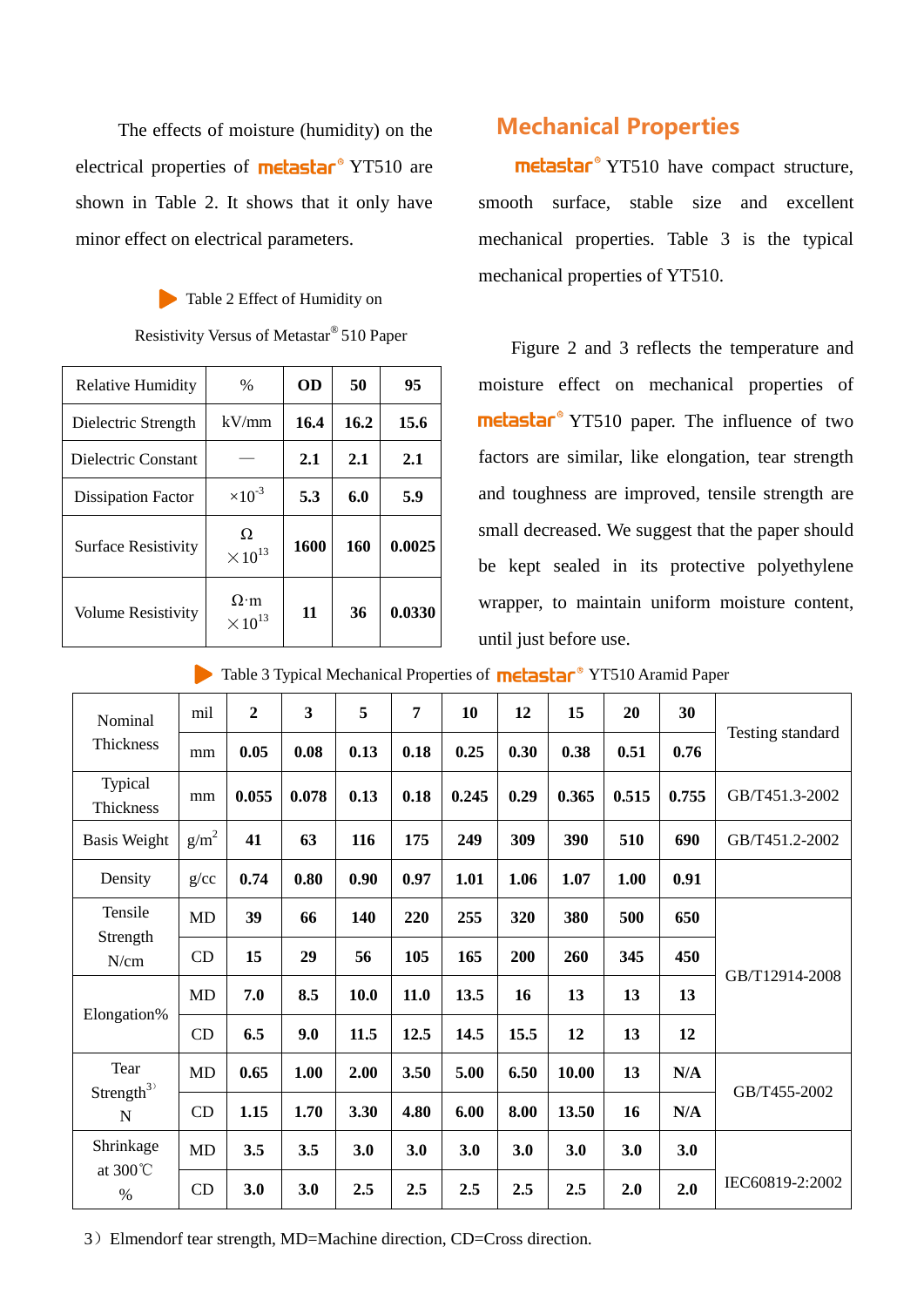



### **Terminal Property**

 Terminal property is an important property of aramid paper. it represents the work ability of long-time exposure of paper to high temperature.  $\text{melas}$   $\text{har}^{\circ}$  paper is confirmed as 220℃ insulation by UL, and also confirmed by many years' application.

 Figure 4 is the relationship between paper's useful life and temperature. Through Arrhenius aging equation, the RTI of YT510's is 215.4℃,





when under 400, it could remain high mechanical properties for 18.1hours.

 Terminal conductivity, the thermophysical property of solid materials, represents the ability of conduct terminal about insulation materials. It determines radiating ability of massive structure. The conductivity of **metastar**<sup>®</sup> paper is closed to fiber paper, and is positively correlated with density, as shown in Figure 5.